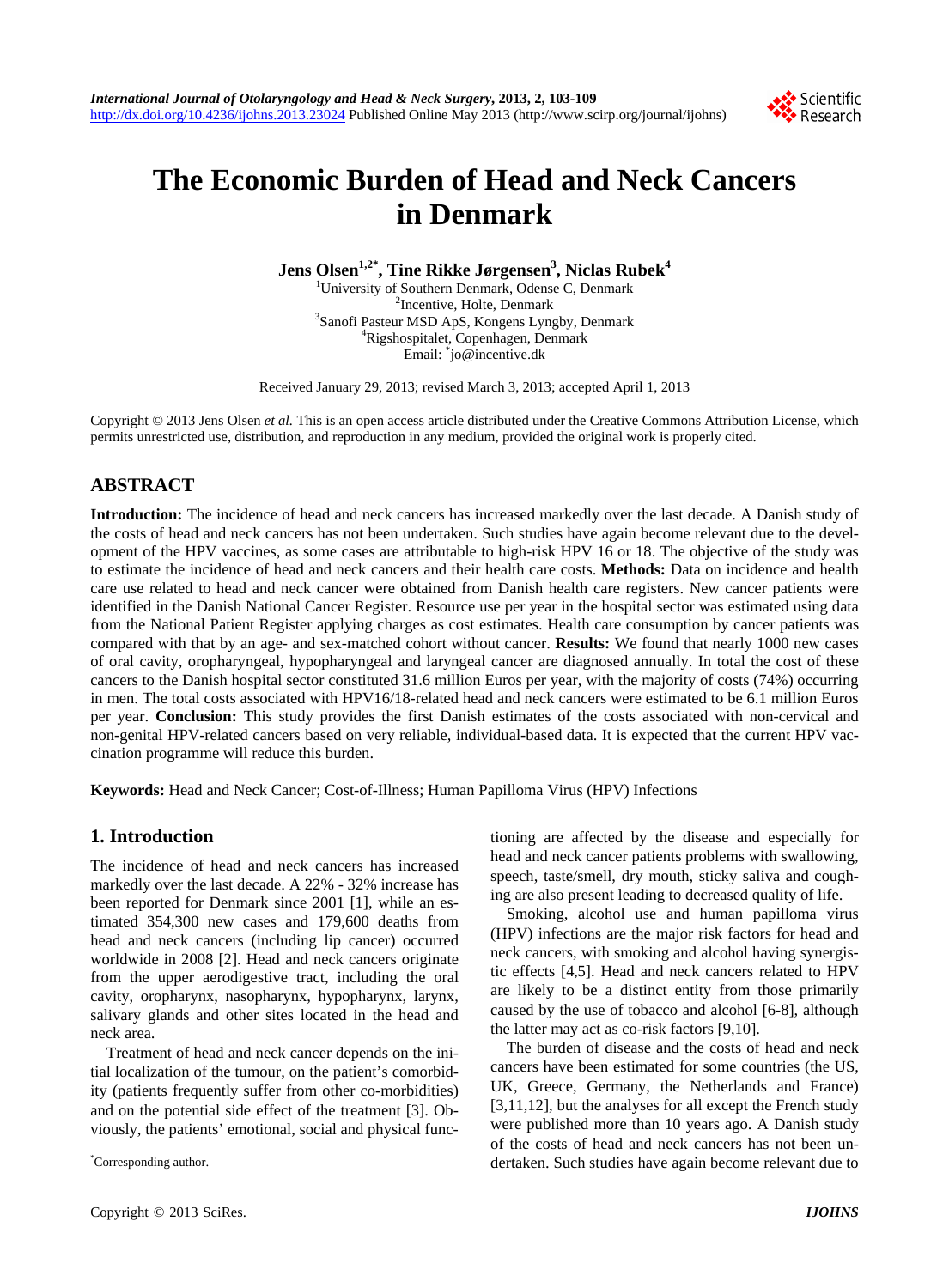the development of the HPV vaccine. Implementation of a HPV vaccination programme is expected to reduce the incidence of HPV-related head and neck cancers in the long-term, as 16% - 28% of some head and neck cancers may be attributable to HPV and, among these cases, 86% - 100% are attributable to high-risk HPV 16 or 18 [13].

The aim of this register-based study was to estimate the incidence of head and neck cancers and their health care costs from a hospital perspective. The results will be used as input into a forthcoming cost-effectiveness analysis of HPV-related cancers and genital warts with the overall objective of estimating the impact of different vaccination programmes.

## **2. Methods**

Data on incidence and health care use related to head and neck cancer were obtained from Danish health care registers. Each Danish citizen's contact with the primary health sector (e.g. general practitioner, public and private specialist, dentist, physiotherapist, chiropractor), secondary health sector (e.g. hospital outpatient visits, admissions) and use of prescribed medicine is recorded routinely and can be linked via a unique registration number for each citizen. Danish legislation permits researchers and others to access the databases. The present study was reported to, and approved by, the Danish Data Protection Agency (J. No. 2010-41-4305).

New cancer patients in the period 2004-2007 were identified via specific ICD-10 diagnosis codes in the Danish National Cancer Register. Head and neck cancers were limited to include oral cavity, oropharyngeal, hypopharyngeal and laryngeal cancer as the primary localisation. The following ICD-10 codes were used: C00, C02-C06 (oral cavity cancer), C01, C09-C10 (oropharyngeal cancer), C12-C13, C14.0 & C14.1 (hypopharyngeal cancer) and C32 (laryngeal cancer).

Resource use per year in the hospital sector was estimated using data from the National Patient Register. The study applied a hospital sector perspective as these cancer types are almost exclusively diagnosed and treated at hospitals.

Health care consumption during 2006-2008 by the cohort of cancer patients was compared with that used by an age- and sex-matched cohort free of cancer (controls). Controls were included so as to identify health care costs related to head and neck cancers (*i.e.* average cost for cancer patients minus average costs for controls) and health care costs related to other diseases (*i.e.* average costs for controls) [14]. The cost attributable to head and neck cancers was estimated as the mean difference in costs between the cancer patients and the controls using a two-part generalised linear regression model (GLM) (*i.e.* we estimated the extra cost for the cancer patients compared with the controls). A two-part model was used because a substantial number of the control patients incurred no health care costs) [15-18]. In the results section, only cost estimates attributable to head and neck cancers are presented. By combining a cross-sectional and a longitudinal approach, we could estimate the costs 0 - 12 months before the date of diagnosis (e.g. 2006 resource use data for a patient diagnosed in 2007) and the costs 0 - 12 months, 13 - 24 months (e.g. 2008 resource use data for a patient diagnosed in 2006) and 25 - 36 months after the date of diagnosis (e.g. 2008 resource use data for a patient diagnosed in 2005).

Results are presented as annual cost estimates for the year before, the 1st year, the 2nd year and the 3rd year after the date of diagnosis for patients alive, as well as estimates for the total cost per patient (per patient course). All costs are presented in Euros and future costs (*i.e.* cost estimates for the 2nd and 3rd years after the date of diagnosis) were discounted using a 3% annual discount rate in order to present the cost estimates as their present value. Costs for the year before the date of diagnosis were included to cover the costs of initial examination and diagnostic tests. When estimating the total average health care cost per patient (as in **Table 1**), we adjusted for deaths during the observation period.

Resource use in the hospital sector was defined in terms of registered hospital contacts and included medication during hospital contacts, radio- and chemotherapy and specialised rehabilitation. The resource use associated with each contact was defined according to the Diagnosis Related Groups (DRG) system for hospital admissions and the Danish outpatient (DAGS) charges for outpatient visits (which included emergency unit contacts) [19]. The 2008 DRG and DAGS charges were used as cost estimates.

Data were analysed using SAS software version 9.2 (SAS Institute Inc., Cary, NC, USA).

## **3. Results**

Cancer of the oral cavity was the most frequent of the four head and neck cancers and the incidence of all four cancer types was higher among men than women (**Table 2**). **Figure 1** demonstrates that the incidence of cancers in the oral cavity, larynx and hypopharynx increases until age group 60 - 69 years after which it decreases, whereas the incidence of oropharyngeal cancer peaks at the age of 50 - 59 resulting in a higher proportion of patients under 65 years (73%, *cf.* **Table 2**).

After 24 months 61%, 63%, 45% and 70% of the patients with cancer of the oral cavity, oropharynx, hypopharynx and larynx, respectively, were alive. However, these results cannot be interpreted as 2-year survival as the patients may have died from other causes. Estimated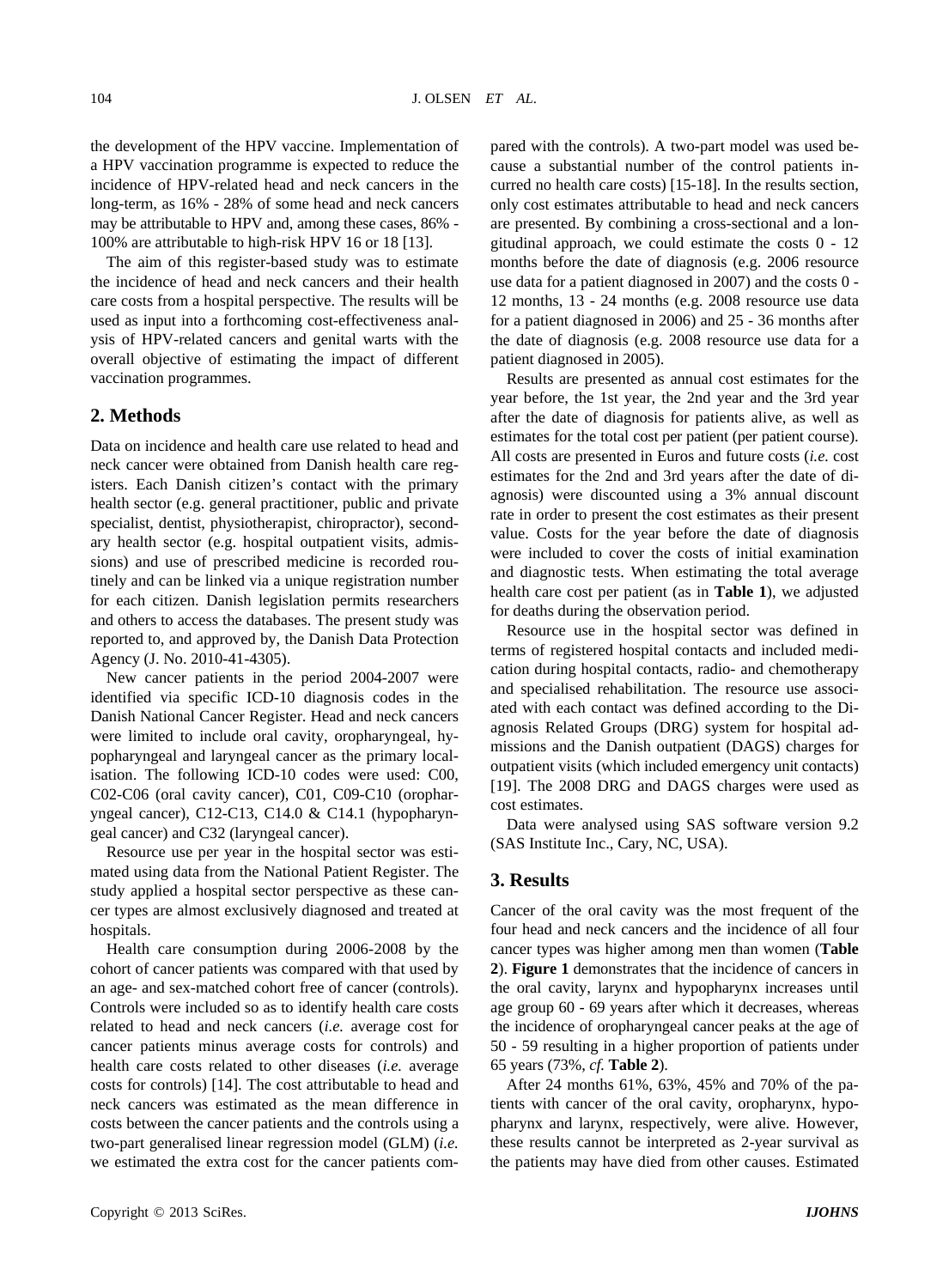

**Figure 1. Mean annual incidence of four head and neck cancers (2004-2007).** 

hospital sector costs were highest the first 12 months after diagnosis and then decreased in the second and third years after diagnosis (**Table 3**). The cost of hypopharyngeal cancer tended to be higher than for the other head and neck cancer. The costs for male patients with oral cavity cancer tended to be higher than for women in all periods, whereas no systematic trends were seen for the other cancer types.

From the results in **Table 3**, the total average costs per patient were estimated and are shown in **Table 1**. Total average cost per patient was highest for hypopharyngeal cancer, especially in women. Total average cost per patient was lowest for oral cavity cancer (though it should be noted that very few women are diagnosed with hypopharyngeal cancer, which results in relatively wide confidence intervals, see **Table 3**). In total the cost of these four head and neck cancers to the Danish hospital sector constituted 31.6 million Euros per year, with the majority of costs (74%) occurring in men and corresponding to 23.4 million Euros per year. Relatively, the costs associated with oral cavity cancer constitute 35% followed by larynx cancer and oropharynx cancer which constitute 29% and 25%, respectively (*cf.* **Figure 2**).

Using data on HPV prevalence in oral cancer, presented in **Table 4**, costs attributable to HPV16 and 18 were estimated and are shown in **Table 1**. The total costs associated with HPV16/18-related head and neck cancers were estimated to be 6.1 million Euros per year, of which 4.5 million Euros and 1.6 million Euros occurred in men and women, respectively.

## **4. Discussion**

In this register study of four types of head and neck cancers, we found that nearly 1000 new cases of these cancers are diagnosed annually, with associated costs to the hospital sector of 31.6 million Euros per year (23.4 million Euros per year for men and 8.2 million Euros per year for women). Head and neck cancers related to HPV were found to have an average cost to the hospital sector

In comparison to the current data, the total cost of cervical cancer (not including precancerous lesions) in the Danish hospital sector was estimated to be 10.2 million Euros per year (2008 price level, estimated on the basis of Olsen *et al.* (2010) [20]) and the total cost of anogenital cancer in the hospital sector to be 7.6 million Euros per year [21]. In addition to these cancer types, genital warts (which may be preventable with the quadrivalent HPV vaccine) cost the health care sector costs an estimated 8.0 million Euros per year (2008 price level) [20]. It should also be noted that recurrent respiratory papillomatosis is partially preventable with the quadrivalent HPV vaccine. However, no Danish studies have yet been undertaken reporting the costs of this respiratory disease.

Our results suggest that the total average cost per patient is especially high for hypopharynx cancer—and particularly in women  $(40,951)$ . In comparison, the total average cost per patient with cervical cancer is  $25,546 \in$ [20]. International publications on the cost-of-illness of head and neck cancers are limited. The present cost estimates are markedly higher than the findings of Borget *et al.* (2011) [12] and St. Guily *et al.* (2010) [3], but are similar to US cost estimates presented by Hu and Goldie (2008) [22]. International comparisons are complicated by differences in cost levels (e.g. wage levels for health professionals), health care organisation and practice, methodological approach (e.g. prevalent vs incident cases) and time horizon for the analysis (longitudinal vs cross-



**Figure 2. Total cost in Denmark and distribution of the total cost of the four types of head and neck cancers (hospital sector perspective), 2008 price level.**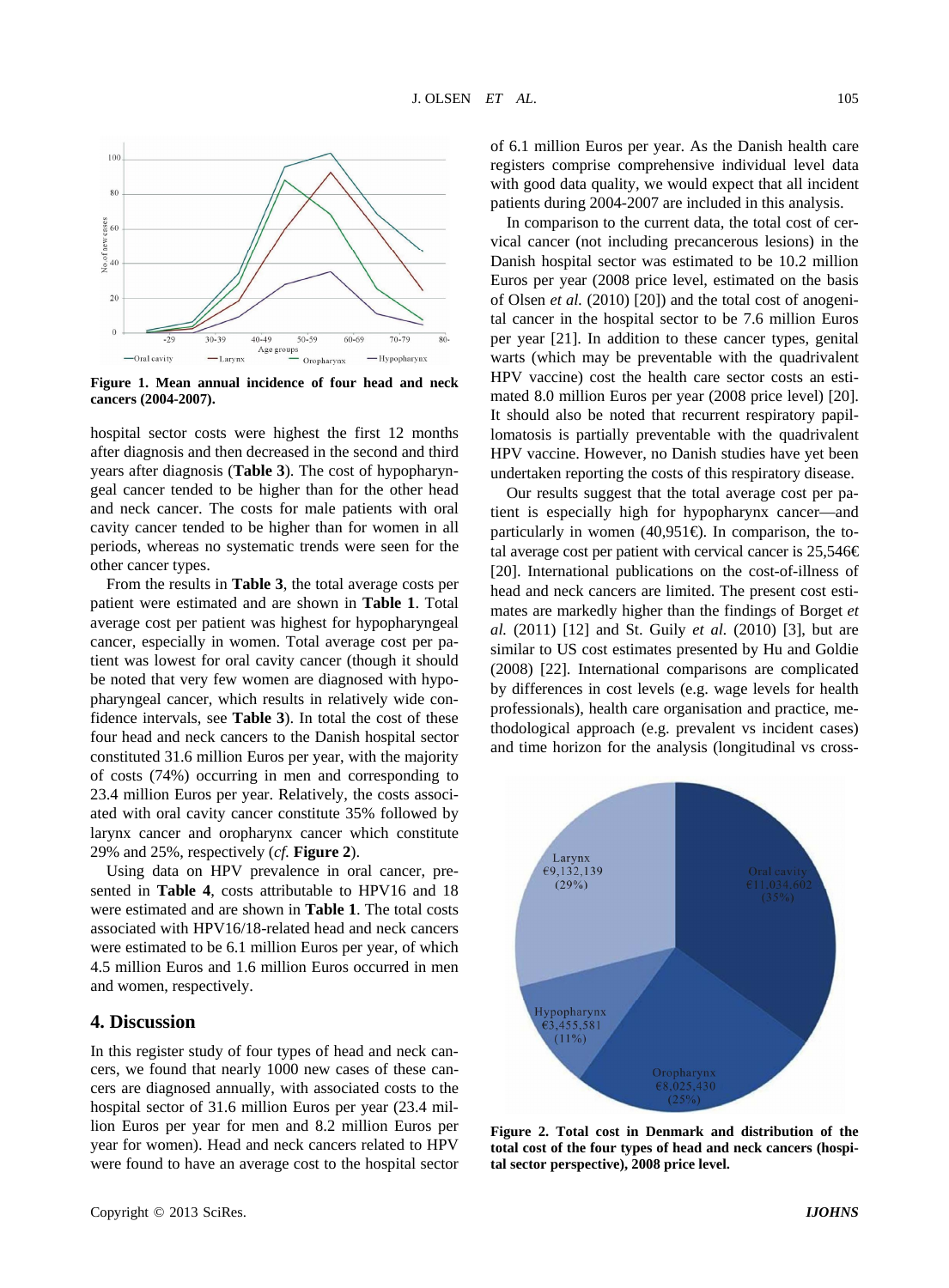|                                 | Total average cost per patient, $\epsilon$ | Total cost per year, $\in$ | Total cost per year attributable to<br>HPV16 & 18, $\boldsymbol{\epsilon}^*$ |
|---------------------------------|--------------------------------------------|----------------------------|------------------------------------------------------------------------------|
| Oral cavity-all persons         | 30,315                                     | 11,034,602                 | 1,765,536                                                                    |
| —men                            | 32,286                                     | 7,482,196                  | 1,197,151                                                                    |
| —women                          | 26,762                                     | 3,552,407                  | 568,385                                                                      |
| Oropharynx—all persons          | 35,828                                     | 8,025,430                  | 2,025,538                                                                    |
| —men                            | 35,862                                     | 5,800,728                  | 1,464,046                                                                    |
| —women                          | 35,663                                     | 2,220,009                  | 560,308                                                                      |
| Hypopharynx—all persons         | 39,268                                     | 3,455,581                  | 634,465                                                                      |
| —men                            | 38,785                                     | 2,714,952                  | 498,482                                                                      |
| —women                          | 40,951                                     | 737,119                    | 135,339                                                                      |
| Larynx—all persons              | 35,259                                     | 9,132,139                  | 1,676,715                                                                    |
| —men                            | 35,258                                     | 7,430,542                  | 1,364,292                                                                    |
| —women                          | 35,458                                     | 1,710,848                  | 314,122                                                                      |
| Total costs, head & neck cancer | $\qquad \qquad \blacksquare$               | 31,647,752                 | 6,102,256                                                                    |

#### **Table 1. Total average cost per patient and total cost in Denmark of four head and neck cancers (hospital sector perspective), 2008 price level.**

3% discount rate was applied; €1.00 = DKK 7.45. \**i.e.* sum of cost estimates for 1 year before and 1st, 2nd & 3rd years after diagnosis, with adjustment for deaths during observation period and discounting of future cost 4).

| Cancer type/localisation                      |                                               |          |
|-----------------------------------------------|-----------------------------------------------|----------|
|                                               | Average number of new cases per year          | 364      |
| Oral cavity                                   | Average number of new cases per year, males   | 232      |
|                                               | Average number of new cases per year, females | 132      |
|                                               | Incidence per 100,000 persons                 | 6.7      |
| (ICD10 codes: C00, C02-C06)                   | Incidence per 100,000 males                   | 8.6      |
|                                               | Incidence per 100,000 females                 | 4.9      |
|                                               | Mean age                                      | 64 years |
|                                               | % of patients under 65 years                  | 55.4%    |
| Oropharynx<br>(ICD10 codes: C01, C09-C10)     | Average number of new cases per year          | 224      |
|                                               | Average number of new cases per year, males   | 162      |
|                                               | Average number of new cases per year, females | 62       |
|                                               | Incidence per 100,000 persons                 | 4,1      |
|                                               | Incidence per 100,000 males                   | 6.0      |
|                                               | Incidence per 100,000 females                 | 2.3      |
|                                               | Mean age                                      | 60 years |
|                                               | % of patients under 65 years                  | 73.0%    |
|                                               | Average number of new cases per year          | 88       |
|                                               | Average number of new cases per year, males   | 70       |
|                                               | Average number of new cases per year, females | 18       |
| Hypopharynx<br>(ICD10 codes: C12-C13, C14.0 & | Incidence per 100,000 persons                 | 1.6      |
| C14.1)                                        | Incidence per 100,000 males                   | 2.6      |
|                                               | Incidence per 100,000 females                 | 0.7      |
|                                               | Mean age                                      | 63 years |
|                                               | % of patients under 65 years                  | 65.1%    |
|                                               | Average number of new cases per year          | 259      |
|                                               | Average number of new cases per year, males   | 211      |
|                                               | Average number of new cases per year, females | 48       |
| Larynx<br>(ICD10 codes: C32)                  | Incidence per 100,000 persons                 | 4.8      |
|                                               | Incidence per 100,000 males                   | 7.8      |
|                                               | Incidence per 100,000 females                 | 1.8      |
|                                               | Mean age                                      | 65       |
|                                               | % of patients under 65 years                  | 49.8%    |

#### **Table 2. Mean incidence of four head and neck cancers in Denmark (2004-2007).**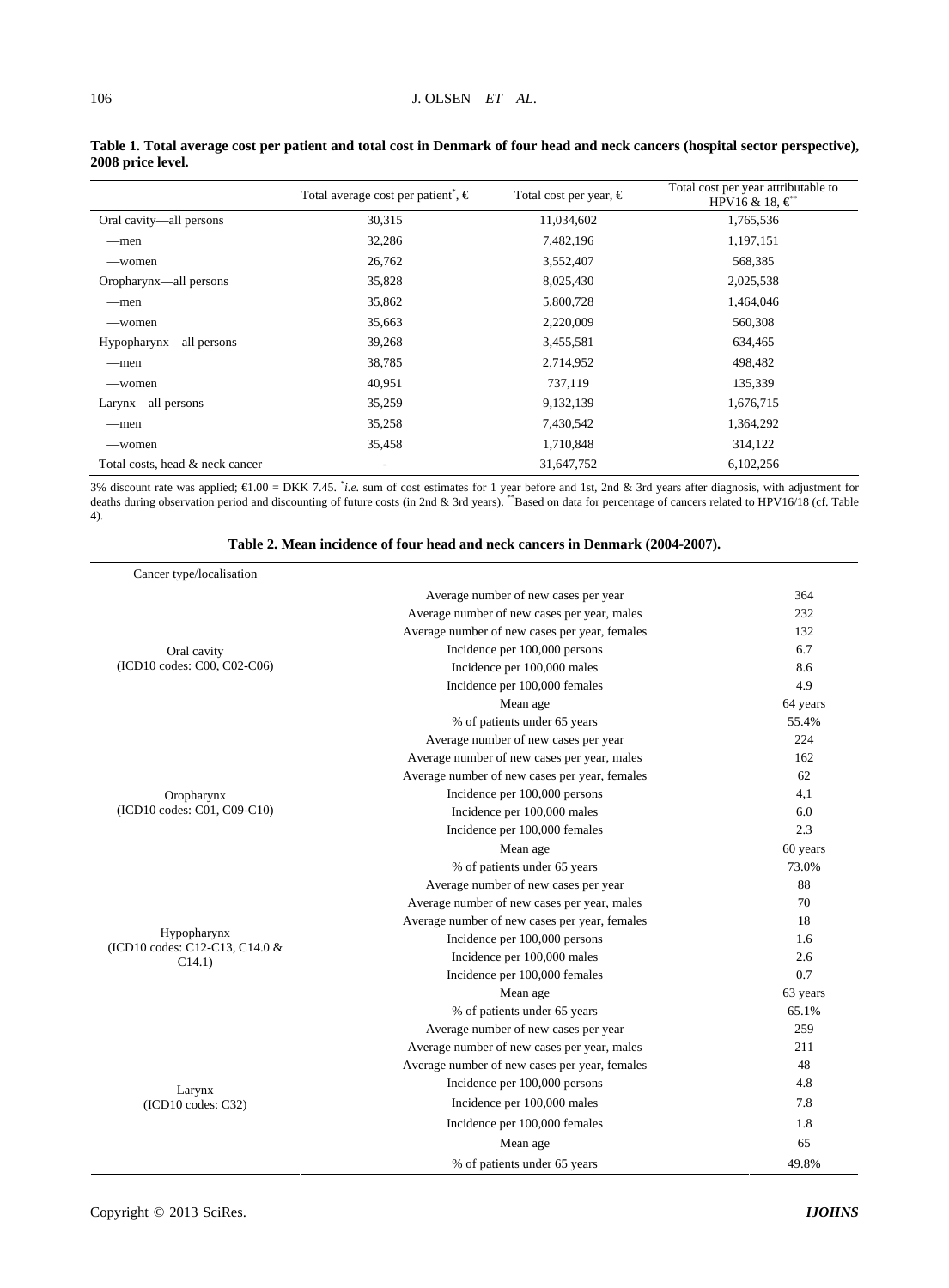|                             | Cost the year before time<br>of diagnosis <sup>*</sup> , $\in$ (95% CI) | Cost 1st year", $\in$<br>$(95\% \text{ CI})$ | Cost 2nd year", $\in$<br>$(95\% \text{ CI})$ | Cost 3rd year", $\in$<br>$(95\% \text{ CI})$ |
|-----------------------------|-------------------------------------------------------------------------|----------------------------------------------|----------------------------------------------|----------------------------------------------|
| Oral cavity<br>—all persons | 3713                                                                    | 18,254                                       | 6941                                         | 5903                                         |
|                             | $(3187 - 4318)$                                                         | $(15,303 - 21,771)$                          | $(6011 - 8012)$                              | $(4916 - 7083)$                              |
| -men                        | 3919                                                                    | 19,393                                       | 7339                                         | 6500                                         |
|                             | $(3225 - 4746)$                                                         | $(15,513 - 24,237)$                          | $(6146 - 8761)$                              | $(5161 - 8181)$                              |
| -women                      | 3371                                                                    | 16,251                                       | 6174                                         | 4752                                         |
|                             | $(2636 - 4287)$                                                         | $(12,206 - 21,626)$                          | $(4839 - 7876)$                              | $(3554 - 6339)$                              |
| Oropharynx                  | 3628                                                                    | 23,093                                       | 7185                                         | 6522                                         |
| —all persons                | $(3068 - 4267)$                                                         | $(19,316 - 27,603)$                          | $(6127 - 8811)$                              | $(5334 - 7973)$                              |
|                             | 3571                                                                    | 22,888                                       | 7348                                         | 6819                                         |
| -men                        | $(2962 - 4269)$                                                         | $(18,515 - 28,137)$                          | $(6127 - 8811)$                              | $(5389 - 8629)$                              |
|                             | 3783                                                                    | 23,648                                       | 6744                                         | 5590                                         |
| -women                      | $(2629 - 5397)$                                                         | $(16,601 - 33,662)$                          | $(4821 - 9428)$                              | $(3963 - 7881)$                              |
| Hypopharynx<br>-all persons | 4292                                                                    | 25,923                                       | 9666                                         | 7754                                         |
|                             | $(3382 - 5423)$                                                         | $(20, 409 - 32, 918)$                        | $(7394 - 12,635)$                            | $(5688 - 10, 566)$                           |
|                             | 4378                                                                    | 25,168                                       | 10,075                                       | 8,324                                        |
| -men                        | $(3306 - 5763)$                                                         | $(18,971 - 33,377)$                          | $(7285 - 13.932)$                            | $(5717 - 12,106)$                            |
| —women                      | 4016                                                                    | 28,539                                       | 8439                                         | 6009                                         |
|                             | $(2567 - 6208)$                                                         | $(18,522 - 43,944)$                          | $(5348 - 13,316)$                            | $(3595 - 10,041)$                            |
| Larynx<br>—all persons      | 3218                                                                    | 23,478                                       | 6614                                         | 5052                                         |
|                             | $(2859 - 3610)$                                                         | $(19, 476 - 28, 297)$                        | $(5753 - 7602)$                              | $(4323 - 5897)$                              |
| -men                        | 2950                                                                    | 23,653                                       | 6373                                         | 5483                                         |
|                             | $(2611 - 3312)$                                                         | $(19, 124 - 29, 247)$                        | $(5492 - 7392)$                              | $(4568 - 6573)$                              |
| —women                      | 4374                                                                    | 22,787                                       | 7655                                         | 3388                                         |
|                             | $(3144 - 6060)$                                                         | $(15, 434 - 33, 619)$                        | $(5271 - 11, 116)$                           | $(2577 - 4429)$                              |

**Table 3. Mean annual cost per patient of four types of head and neck cancers (hospital sector perspective), 2008 price level.** 

\* *i.e.* the cost 0 - 12 months before the date of diagnosis. \*\**i.e.* the average cost 0 - 12 months after the date of diagnosis, the average cost 13 - 24 months after the date of diagnosis for patients alive and the average cost 25 - 36 months after the date of diagnosis for patients alive, respectively. €1.00 = DKK 7.45.

| Table 4. HPV prevalence in four head and neck cancers. |                              |                                           |       |                      |  |  |  |  |
|--------------------------------------------------------|------------------------------|-------------------------------------------|-------|----------------------|--|--|--|--|
| Cancer type/<br>localisation                           | Prevalence<br>(% of cancers) | Prevalence<br>(% of HPV-positive cancers) |       |                      |  |  |  |  |
|                                                        | <b>HPV</b>                   | HPV16                                     | HPV18 | HPV16/18             |  |  |  |  |
| Oral cavity                                            | 16.0                         | 68.2                                      | 34.1  | $100\%$ <sup>*</sup> |  |  |  |  |
| Oropharynx                                             | 28.2                         | 86.7                                      | 2.8   | 89.5%                |  |  |  |  |
| Hypopharynx                                            | 21.3                         | 69.2                                      | 17.0  | 86.2%                |  |  |  |  |
| Larynx                                                 | 21.3                         | 69.2                                      | 17.0  | 86.2%                |  |  |  |  |

\* Co-infections are not taken into account. Source: [13].

sectional approach). The strengths of the current study are cost estimation over four years (Borget *et al*., for example, used a 1-year cross-sectional approach [12]) and the comprehensive national register data.

We based unit cost estimates on DRG charges for in cross-sectional approach). The strengths of the current study are cost estimation over four years (Borget *et al.*,

for example, used a 1-year cross-sectional approach [12]) and the comprehensive national register data. Patients stay and DAGS charges for outpatient visits. These charges were the best available proxies for opportunity costs, but may not accurately reflect them. Use of a hospital sector perspective for cost estimation is likely to underestimate the costs of head and neck cancers for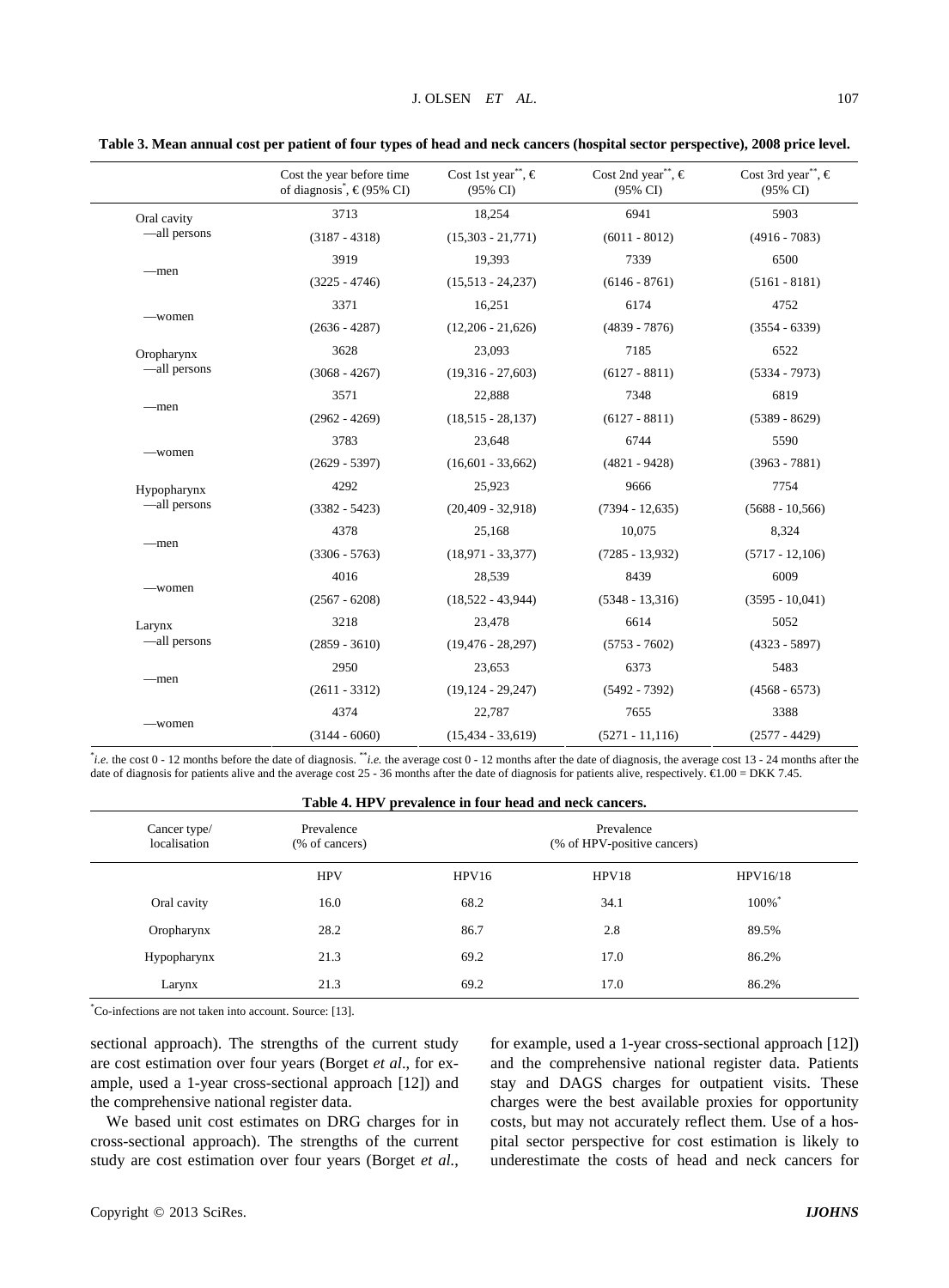several reasons. Firstly, we have omitted the productivity costs to society that are associated with head and neck cancers *e.g.* indirect costs due to patients' absence from work. This may be particularly relevant for patients with oropharyngeal cancer, as a majority (73.0%) were still of workforce age (under 65 years) at the time of diagnosis. Secondly, patients with head and neck cancer may have a higher use of primary health care services (e.g. more GP visits) than the general population, but these primary care costs are not included in the analysis. Finally, when the data for this study were obtained, data on cancer incidence (the Danish National Cancer Register) were only available up until 2007. Very recently published data show that the incidence of head and neck cancer in Denmark after 2007 has increased compared to 2004-2007 [1]. Combined with the possibility of increased HPV prevalence in head and neck cancer [23], this suggests that the costs estimates presented here for the four types of head and neck cancers are underestimates.

The estimated numbers of cancers attributable to HPV infection are associated with some uncertainty. Firstly, there may be misclassifications in the ICD10 coding, leading to an imprecise incidence of the specific cancer types. Secondly, the HPV prevalence data in hypopharyngeal and laryngeal cancer is based on pooled data [13], possibly resulting in inexact number of cases of HPVrelated hypopharyngeal and laryngeal cancer. Näsman *et al.* (2009) [23] estimated HPV prevalence in tonsillar cancer to be higher than the prevalences presented in **Table 1**; these same authors reported that HPV prevalence is increasing [23]. Results from a Danish study on HPV prevalence in head and neck cancer have not yet been published.

Even with the current Danish vaccination program (*i.e.* routine vaccination of pre-adolescent girls) a future decrease in the incidence of head and neck cancer may be expected. However, the clinical significance of this study among others is that vaccination of males as well should be considered when the morbidity and the economic burden of the HPV associated head and neck cancers are taken in to account.

Although cervical disease is responsible for most of the cost burden associated with HPV-related disease, the contribution of non-cervical disease is still considerable. This is especially relevant in view of an increasing incidence of some head and neck cancers, despite a decreasing prevalence of historical risk factors (such as smoking for oropharyngeal cancer [24,25]). The current study provides the first Danish estimates of the costs associated with non-cervical and non-genital HPV-related cancers based on very reliable, individual-based data. The cost of head and neck cancers in Denmark is estimated to be 31.6 million Euros per year, and it is expected that the HPV vaccination programme that is now in place will

reduce this burden. Future cost-effectiveness studies of the Danish HPV vaccination programme should include the impact of the vaccine's protection against head and neck cancers.

# **5. Acknowledgements**

This study was supported by an unrestricted research grant to CAST, University of Southern Denmark, from Sanofi Pasteur MSD. We thank Claire Gudex for language editing of the manuscript.

#### **REFERENCES**

- [1] National Board of Health, "The Cancer Register 2010 [Tal og Analyse: Cancerregisteret 2010]," National Board of Health, 2011.
- [2] A. Jemal, F. Bray, M. M. Center, J. Ferlay, E. Ward and D. Forman, "Global Cancer Statistics," *CA*: *Cancer Journal for Clinicians*, Vol. 61, No. 2, 2011, pp. 69-90. [doi:10.3322/caac.20107](http://dx.doi.org/10.3322/caac.20107)
- [3] J. L. St Guily, I. Borget, A. Vainchtock, V. Remy and C. Takizawa, "Head and Neck Cancers in France: An Analysis of the Hospital Medical Information System (PMSI) Database," *Head* & *Neck Oncology*, Vol. 2, 2010, p. 22. [doi:10.1186/1758-3284-2-22](http://dx.doi.org/10.1186/1758-3284-2-22)
- [4] E. M. Sturgis and P. M. Cinciripini, "Trends in Head and Neck Cancer Incidence in Relation to Smoking Prevalence: An Emerging Epidemic of Human Papillomavirus-Associated Cancers?" *Cancer*, Vol. 110, No. 7, 2007, pp. 1429-1435. [doi:10.1002/cncr.22963](http://dx.doi.org/10.1002/cncr.22963)
- [5] M. Hashibe, P. Brennan, S. C. Chuang, *et al.*, "Interaction between Tobacco and Alcohol Use and the Risk of Head and Neck Cancer: Pooled Analysis in the International Head and Neck Cancer Epidemiology Consortium," *Cancer Epidemiology*, *Biomarkers & Prevention*, Vol. 18, No. 2, 2009, pp. 541-550. [doi:10.1158/1055-9965.EPI-08-0347](http://dx.doi.org/10.1158/1055-9965.EPI-08-0347)
- [6] M. B. Gillespie, S. Rubinchik, B. Hoel and N. Sutkowski, "Human Papillomavirus and Oropharyngeal Cancer: What You Need to Know in 2009," *Current Treatment Options in Oncology*, Vol. 10, No. 5-6, 2009, pp. 296-307. [doi:10.1007/s11864-009-0113-5](http://dx.doi.org/10.1007/s11864-009-0113-5)
- [7] S. Marur, G. D'Souza, W. H. Westra and A. A. Forastiere, "HPV-Associated Head and Neck Cancer: A Virus-Related Cancer Epidemic," *The Lancet Oncology*, Vol. 11, No. 8, 2010, pp. 781-789. [doi:10.1016/S1470-2045\(10\)70017-6](http://dx.doi.org/10.1016/S1470-2045(10)70017-6)
- [8] M. L. Gillison, G. D'Souza, W. Westra, *et al.*, "Distinct Risk Factor Profiles for Human Papillomavirus Type 16- Positive and Human Papillomavirus Type 16-Negative Head and Neck Cancers," *Journal of the National Cancer Institute*, Vol. 100, No. 6, 2008, pp. 407-420. [doi:10.1093/jnci/djn025](http://dx.doi.org/10.1093/jnci/djn025)
- [9] P. M. Weinberger, Z. Yu, B. G. Haffty, *et al.*, "Molecular Classification Identifies a Subset of Human Papillomavirus-Associated Oropharyngeal Cancers with Favorable Prognosis," *Journal of Clinical Oncology*, Vol. 24, No. 5, 2006, pp. 736-747. [doi:10.1200/JCO.2004.00.3335](http://dx.doi.org/10.1200/JCO.2004.00.3335)